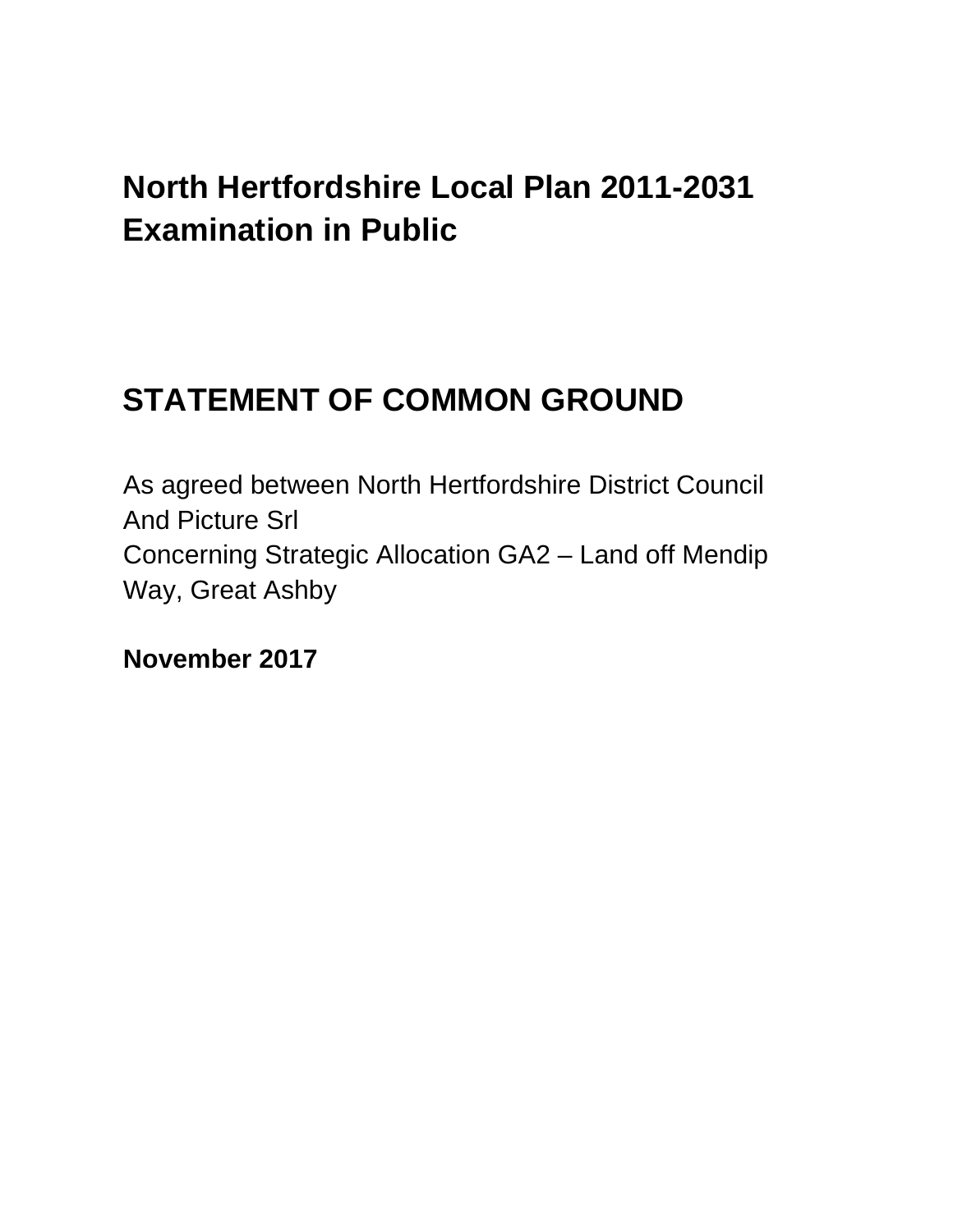- 1. This is an agreed statement of common ground in relation to the identification of GA2 Land off Mendip Way, Great Ashby as a proposed strategic allocation within the North Hertfordshire Local Plan at Policy SP18. The purpose of this statement is to provide the Inspector with a summary of the areas of agreement for the matters to be examined during the Stage One hearing sessions scheduled for November and December 2017. It is anticipated that a further statement will be prepared to address the more detailed issues in relation to Matter 10, scheduled to be examined during February 2018.
- 2. This statement of Common Ground (SOCG) has been prepared by North Hertfordshire District Council and is submitted jointly by Keymer Cavendish on behalf of Picture Srl. Picture Srl own the site. This SOCG is the result of collaboration between the landowner and the Council. Both are committed to the implementation of the GA2 Land off Mendip Way proposed strategic allocation. This statement is made without prejudice to the submission and determination of any planning application made for the allocation.

## **Policy SP18: Site GA2 – Land off Mendip Way, Great Ashby**

- 3. All parties agree that the land identified within the proposed strategic allocation at GA2 of the proposals map is 'suitable, available and achievable' for development, meeting the criterion of effectiveness set out in paragraph 182 of the National Planning Policy Framework. The site is able to deliver housing development in accordance with the aims of the Local Plan.
- 4. Land off Mendip Way, along with all other proposed strategic allocations, has been the subject of a full planning assessment and Sustainability Appraisal process. This is set out in the Local Plan evidence base, and is summarised in the Housing and Green Belt Background Paper (HOU1) as updated by the Partial Update on Housing Monitoring and 5 Year Supply (ED3).
- 5. All parties consider that the allocation of Strategic Allocation Land off Mendip Way for housing is an appropriate land use. The site is allocated for approximately 600 dwellings, neighbourhood level retail facilities and education provision. All parties are committed to working together to bring forward an appropriate scheme.
- 6. It is agreed that, with the use of Green Belt land beyond the proposed allocation boundary for playing fields, the site could accommodate and deliver up to a 2FE Primary / 4FE secondary 'all through' school with efficient operation of the transport network and this position will be expanded upon as required in relation to Matter 10.
- 7. The extent of the allocation is detailed at Appendix 1.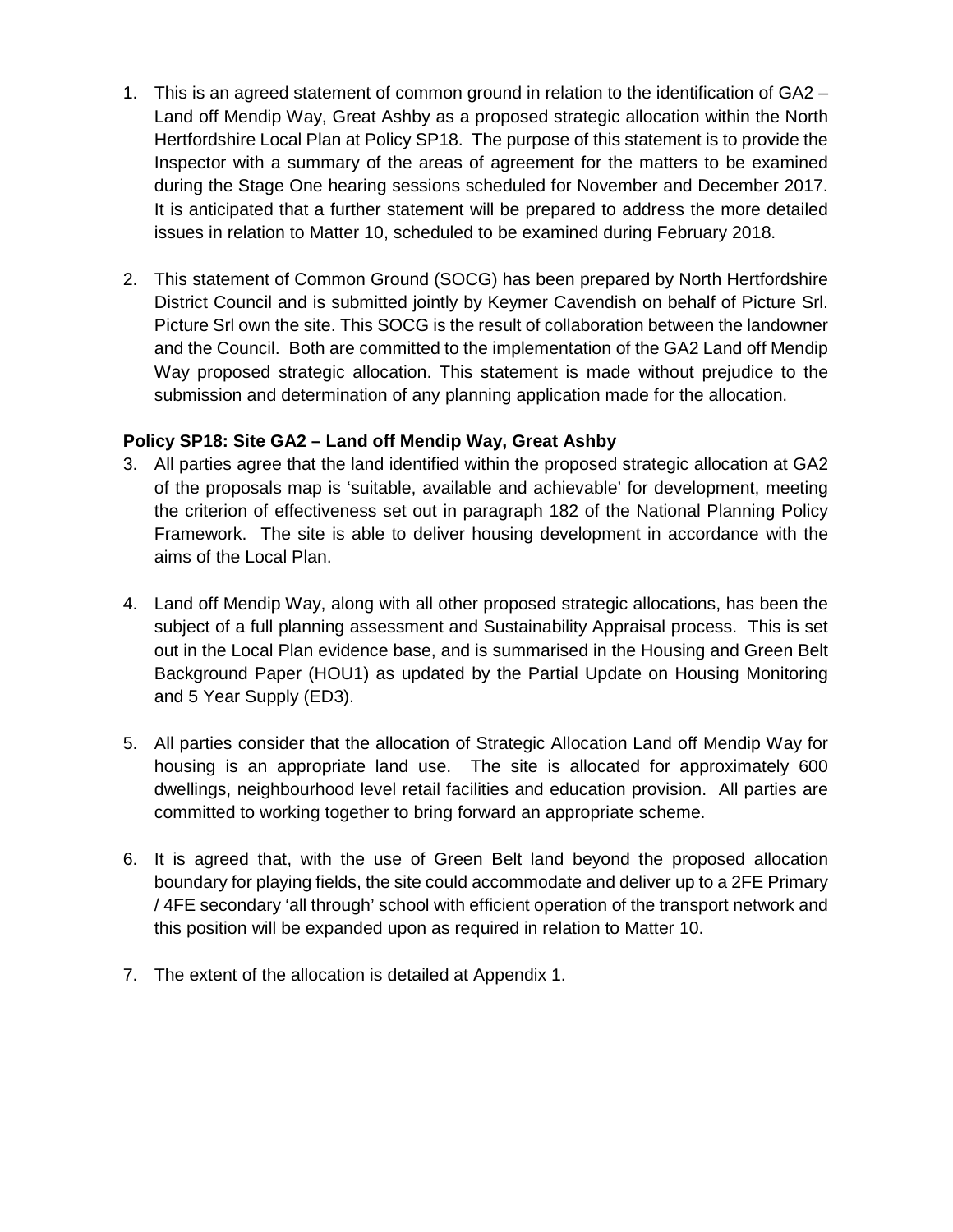#### **Masterplan**

8. Picture Srl will provide a masterplan to demonstrate the delivery of 600 dwellings across the strategic allocation.

#### **Timetable**

- 9. All parties are in agreement with the indicative trajectory for housing delivery set out in ED3.
- 10. A planning application is expected to be submitted to North Hertfordshire District Council in late 2018. The indicative trajectory set out in ED3 assumes that the strategic allocation will start delivery dwellings in 2021. As with any of the sites proposed to be removed from the Green Belt through the Local Plan, the trajectory will depend on the date of the adoption of the Plan.
- 11. From the grant of outline planning permission it is anticipated that housebuilding could commence 12 months later with the first financial completion expected 18 months from the grant of outline permission. It is then anticipated that completion will average 100 dwellings per annum until the site has been completed.
- 12. The neighbourhood retail provision would be provided (serviced) within approximately 18 months of commencement of housebuilding with the primary school approximately two years later or as agreed by the education authority at the planning application stage.

## **Infrastructure.**

- 13. The provision of community and education facilities, where required, will be constructed as an integral part of the residential development. It is agreed that the key social infrastructure of retail provision and education provision will be provided.
- 14. The site is adjacent to strategic infrastructure and all services (water, gas, electricity and telecommunications) are available. Utility capacity assessments show that any upgrades that are required to service the site can be achieved through reinforcement works commensurate with a scheme of this scale. It is not anticipated that utility provision will place a constraint upon delivery of the site.
- 15. Waste water will drain to Rye Meads, and new waste water services will be created as part of the development to ensure that the efficiency of the network is maintained and there are no adverse effects on surrounding watercourses. Sustainable drainage features will also be delivered on the site including new balancing reservoir facilities, adjacent to the existing.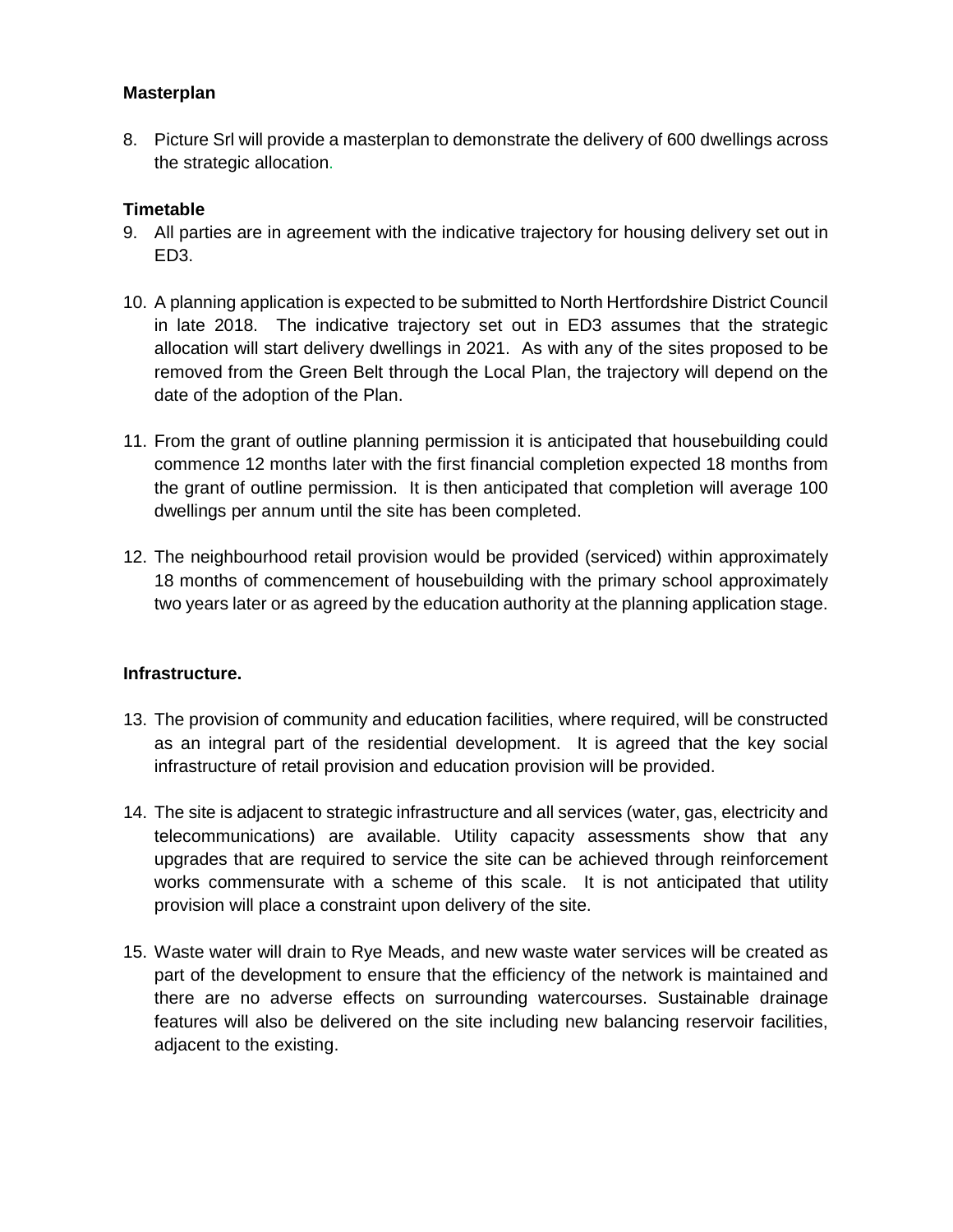#### **Key Objectives and Principles**

- 16. The objective is to deliver a sustainable, comprehensive extension to Great Ashby which links with and complements the existing settlement patterns established in this North Hertfordshire Neighbourhood and providing for housing, social and recreational needs.
- 17. All parties support the provision of high quality and well thought out design within the strategic allocation to produce attractive places to live.
- 18. All parties are committed to providing an urban extension which provides strong connections to the existing communities at Great Ashby.

#### **Affordable Housing**

19. All parties are supportive of the provision of affordable housing as part of the development. While the achievement of 40% affordable housing is agreed between all parties.

#### **Areas of Non Agreement**

- 20. Picture are of the opinion that a high proportion of the affordable housing should be provided on a shared ownership basis. The appropriate proportion of rented tenure to shared ownership properties may be more appropriately settled at the Planning Application stage.
- 21. Picture contend that the provision of a secondary school on site may not be necessary based on an independent review of secondary requirements which concludes that identified expansion projects offer a significant margin of excess capacity over projected demand throughout the Plan period.

#### **Conclusion**

22. The proposed Local Plan strategic allocation at GA2 – Land off Mendip Way, Great Ashby provides a significant contribution to the housing needs of North Hertfordshire within a sustainable neighbourhood and supports the vision and objectives of the Plan.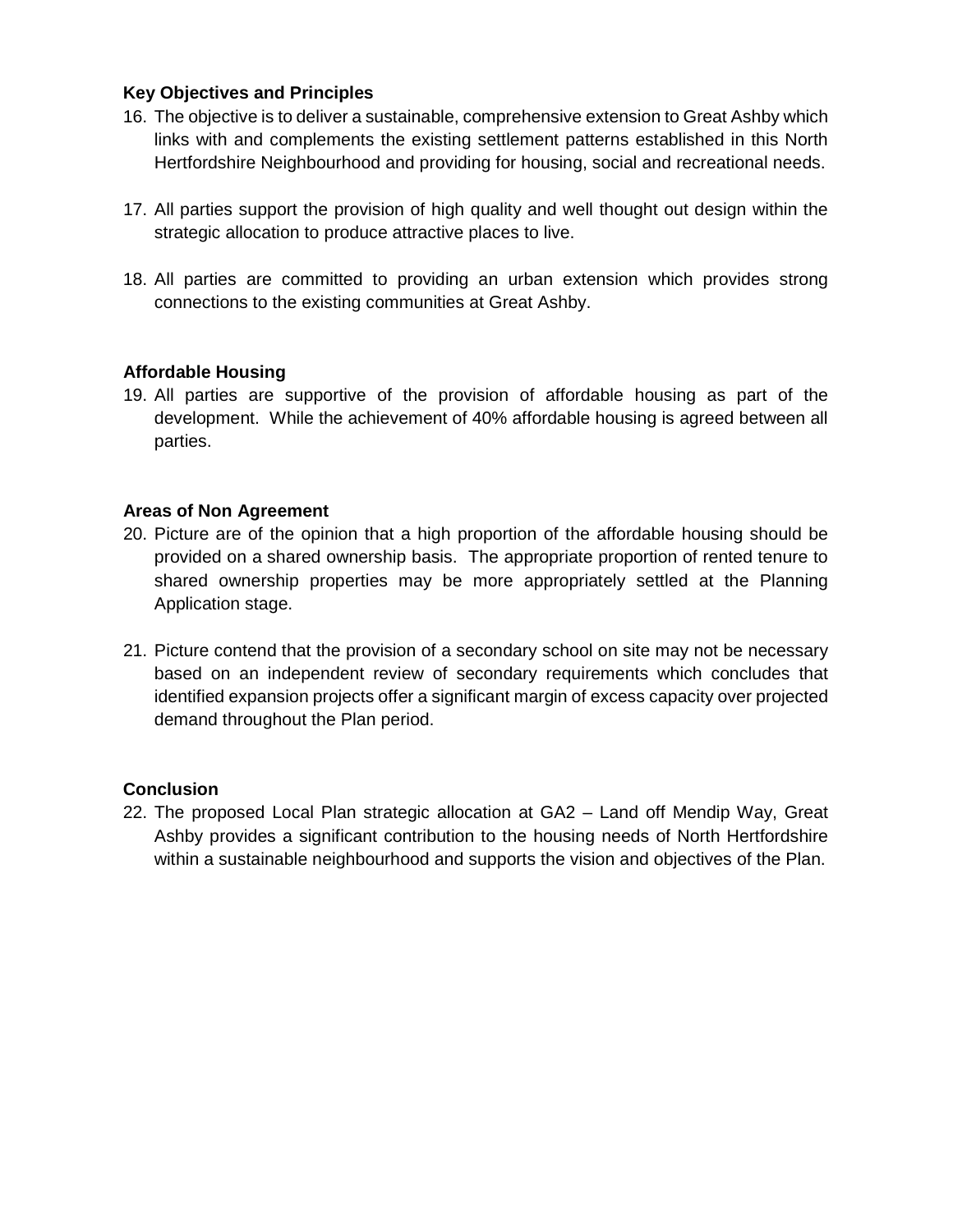#### **Declaration**

The content of this document is agreed for the purposes of the North Hertfordshire Local Plan Examination.

Signed on behalf of Picture Srl: Emanuele Lo Faro (MRICS) …………………………………………………………………………………………………

Position: Director Date: 14 November 2017

And

Signed on behalf of North Hertfordshire District Council

 $\mathbb{R}$ 

Position: Executive Member for Planning and Enterprise Date: 15 November 2017